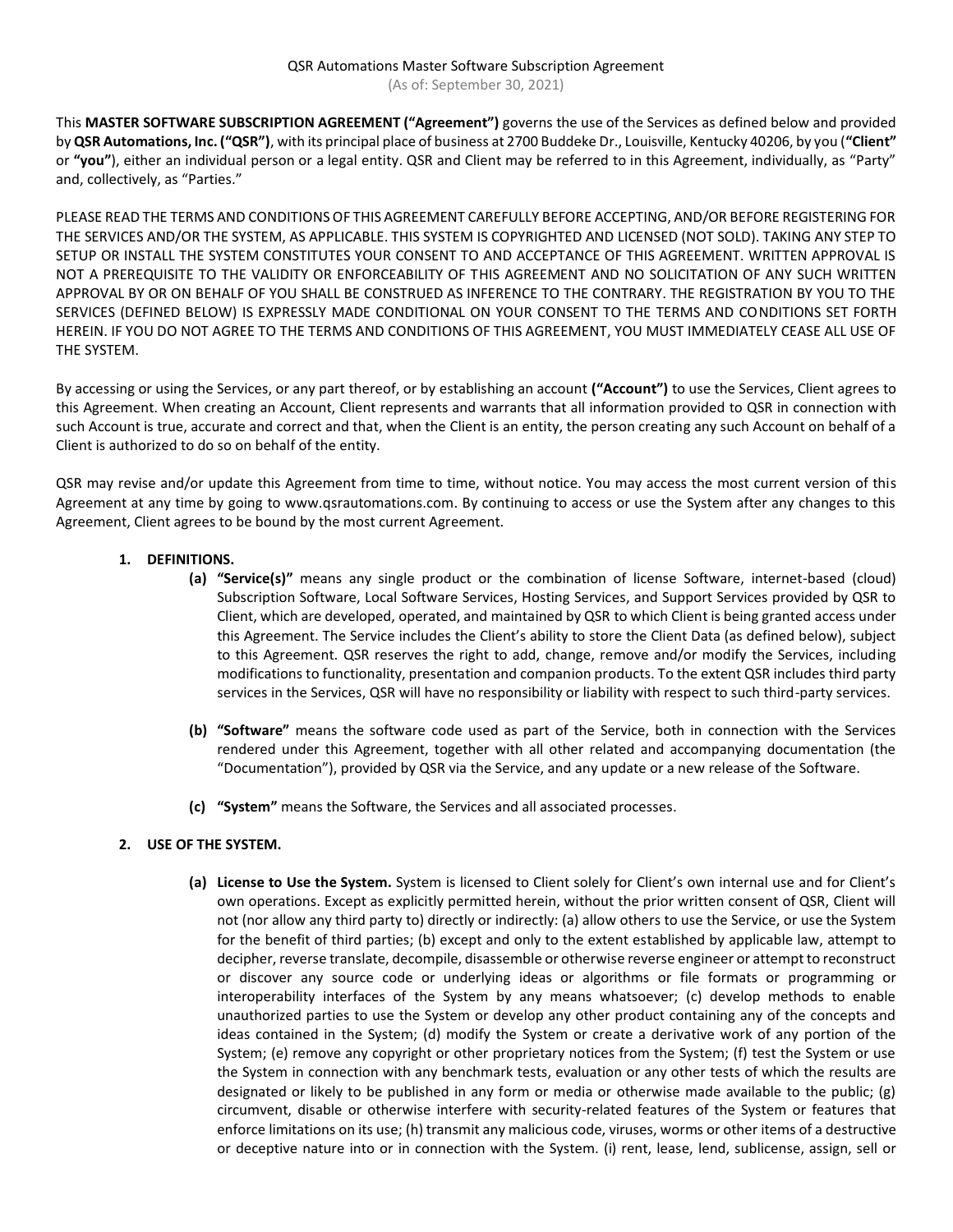transfer the System and/or Client's rights to the System; (j) make copies of the System or any portions thereof; (k) use the System in a manner that is not in compliance with the Documentation and with QSR's specific instructions; (l) copy nor modify, adapt or translate into any language the Documentation, nor create derivative works based on the Documentation; (m) violate, or encourage the violation of the legal rights of QSR, its suppliers or third parties; (n) use the System for any unlawful, invasive, infringing, defamatory or fraudulent purpose; and/or (o) access the System in order to build a competitive solution or to assist any third party to build a competitive solution (p) use the System for any purpose or in any manner involving 'Protected Health Information' under HIPAA if Client is (or becomes) a 'Covered Entity' or 'Business Associate' under HIPAA. Client shall comply with all applicable laws, rules and regulations in connection with Client's use of the System.

- **(b) Limitations on Access and Use of Services.** Client is solely responsible for the content of all communications by and to Client (including, without limitation, communications to Client's customers) made through the use of the Services. Client agrees to (i) comply with all applicable laws while using the Service; (ii) not transmit any communication using the Service that violates any applicable law, court order or regulation; (iii) not violate any third-party rights in using the Service; and (iv) not use the Service, whether intentionally or unintentionally, in any manner that damages, interferes with, or disrupts the Service or the ability of other users to use the Service. Client is expressly prohibited from using the Service to transmit or receive any communication or material of any kind when the transmission, receipt, or possession of such communication or material would constitute, or encourage conduct that would constitute, a criminal offense, give rise to civil liability, infringe the intellectual property rights of a third party or otherwise violate any applicable laws, rules or regulations. In addition, by way of example only and without limitation, Client is prohibited from using the Service to transmit or receive any communication that is: harmful, threatening, abusive, harassing, or defamatory; vulgar, obscene, profane, or sexually explicit; hateful, discriminatory or that promotes racism, bigotry, or physical harm of any kind to any group or individual; invasive of privacy; infringes intellectual property rights or promotes illegal or unauthorized copying of another person's or entity's work; fraudulent, inaccurate or misleading, or otherwise objectionable in any way. QSR may, in QSR's sole discretion, terminate Client's Account without advance notice if QSR believes that Client has violated the aforementioned restrictions, or if Client acts in a manner that is threatening, obscene, harassing, defamatory or abusive to QSR personnel or to any other persons (including, without limitation, Client's customers). Client is solely responsible for any and all use of Client's Account, including all communications transmitted or received through Client's Account.
- **(c) Privacy Policy and Use of Data.** By using the Services, Client understands and agrees that Client is subject to the Privacy Policy set forth by QSR at www.qsrautomations.com. Client agrees that QSR may make use of all information and data inputted into the Services to deliver the Service provided hereunder and to communicate with Client and Client's customers about the Service, and otherwise as provided for in the Privacy Policy. Client further agrees that QSR may de-identify all data inputted into the Service for use by QSR in connection with QSR's business analytics and reporting. All users with an address outside the U.S. affirmatively agree to the placement of a persistent cookie on your mobile device and/or computer and to the storage and use of your data in the United States and otherwise in accordance with the Privacy Policy.
- **3. QSR HOSTING.** The Service is available to Client only through a hosted environment, which hosted environment is currently managed by QSR. Client acknowledges that its access and use of the Service will be through the Internet only. Client further acknowledges and agrees that QSR's hosting activities may involve a QSR third-party vendor, and that certain information pertaining to Client necessary for such third-party vendor to perform its obligations may be provided by QSR to that third party vendor for Client to use the Service.
- **4. THIRD PARTY COMPONENTS.** The System is based on software developed and owned by Company and/or its licensors, and may use or include third party software, files and components that are subject to open source and third-party license terms **("Third Party Components")**. Client's right to use such Third-Party Components as part of, or in connection with, the System is subject to any applicable acknowledgements and license terms attached to such Third-Party Components, contained therein or related thereto. If there is a conflict between the licensing terms of such Third-Party Components and this Agreement, the licensing terms of the Third-Party Components shall prevail in connection with the related Third Party Components. Such Third-Party Components are provided on an "AS IS" basis without any warranty of any kind and shall be subject to any and all limitations and conditions required by such third parties. Under no circumstances shall the System or any portion thereof (except for the Third-Party Components contained therein) be deemed to be "open source" or "publicly available" software.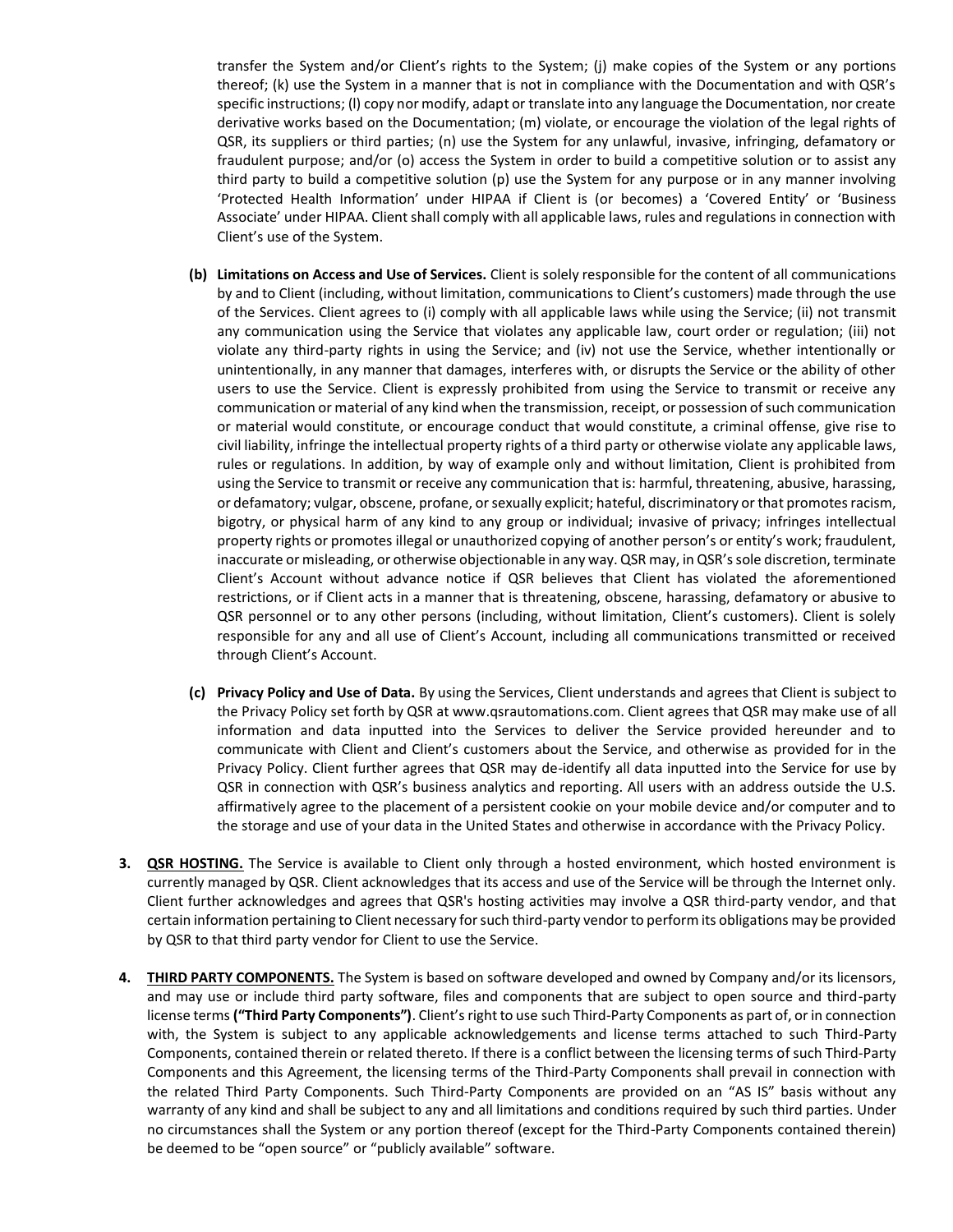- **5. APPLE, INC. TERMS:** Client agrees that if Client accesses the System through a device made by Apple, Inc. ("Apple") and/or through iTunes, (i) this Agreement is between QSR and Client; Apple is not a party to this Agreement; (ii) Apple and its subsidiaries are third party beneficiaries of this Agreement and upon Client's acceptance of this Agreement, Apple will have the right to enforce this Agreement against you; (iii) the license granted to you under this Agreement is limited to a non-transferable right to use certain aspects of the System on the Apple device(s) authorized by Apple that Client owns or controls and as permitted by the Usage Rules set forth in Apple's App Store Terms of Service; (iv) Apple has no obligations whatsoever in connection with the functionality or content of the System, or to furnish any maintenance or support services with respect to certain aspects of the System; (v) Apple is not responsible for addressing any claims by you or a third party relating to any part of the System or your possession and/or use of the System, including without limitation (a) product liability claims; (b) any claim that the System fails to conform to any applicable legal or regulatory requirement; and (c) claims arising under consumer protection or similar legislation; (vi) in the event of any third party claim that any aspect of the System or your possession and use of the System infringes such third party's intellectual property rights, Apple is not responsible for the investigation, defense, settlement and/or discharge of such claim; and (vii) you represent and warrant that (a) you are not located in a country that is subject to a U.S. Government embargo, or that has been designated by the U.S. Government as a "terrorist supporting" country; and (b) you are not listed on any U.S. Government list of prohibited or restricted parties.
- **6. CONFIDENTIALITY.** Each Party may have access to certain non-public and/or proprietary information of the other Party, in any form or media, including (without limitation) confidential trade secrets and other information related to the products, software, technology, data, know-how, or business of the other Party, whether written or oral, and any other information that a reasonable person or entity should have reason to believe is proprietary, confidential, or competitively sensitive (the "Confidential Information"). Each Party shall take reasonable measures, at least as protective as those taken to protect its own confidential information, but in no event less than reasonable care, to protect the other Party's Confidential Information from disclosure to a third party. Neither Party shall use or disclose the Confidential Information of the other Party except as expressly permitted under this Agreement or by applicable law. All right, title and interest in and to Confidential Information are and shall remain the sole and exclusive property of the disclosing Party. Confidential Information does not include information that is (a) previously known to the receiving Party, free from any obligation to keep it confidential, (b) publicly disclosed by the disclosing Party either prior to or subsequent to the receipt by the receiving Party of such information, (c) independently developed by the receiving Party without any access to Confidential Information, or (d) rightfully obtained from a third party lawfully in possession of Confidential Information who is not bound by confidentiality obligations to the disclosing Party. The receiving Party may disclose Confidential Information if the receiving Party is required to do so under applicable law, rule or order; provided that the receiving Party, where reasonably practicable and to the extent legally permissible, provides the disclosing Party with prior written notice of the required disclosure.
- **7. CLIENT DATA AND ANALYTICS INFORMATION.** Operation of the System and the provision of the System hereunder requires QSR to monitor traffic and content (including encrypted content) transmitted by Client's networks and require the Client to provide, upload, transmit, or make accessible to QSR certain data, including without limitation, personally identifiable information transmitted by Client's networks (collectively, the "Client Data"), as further detailed in the QSR's Privacy Policy, set forth on the QSR's Website. The Client agrees that the QSR will collect, monitor, store and use the Client Data, on the Client's behalf, in order to provide the System. Client controls access to the Client Data and has full administrative control over such data, including its right to view or modify it. As between QSR and Client, the intellectual property rights and all other rights, title and interest of any nature in and to the Client Data, which may be stored on QSR's database, are and shall remain the exclusive property of Client and its licensors. The QSR shall be considered granted a non-revocable, non-exclusive, assignable, sub-licensable, royalty-free license to use, in accordance with any applicable privacy laws, the Client Data in order to provide the System. Except as set forth herein, nothing in this Agreement shall be construed as transferring any rights, title or interests in the Client Data to QSR or any third party. QSR may collect, disclose, publish and use in any other manner anonymous information which derives from the use of the System (i.e., nonidentifiable information, aggregated and analytics information) ("Analytics Information"), in order to provide and improve QSR's programs and services and for any legitimate business purpose. QSR is and shall remain the sole owner of the Analytics Information.
- **8. OTHER COSTS.** Any other costs or expenses associated with use of the Services, including without limitation hardware (including any PCs or tablet devices), site readiness, cabling, and carrier fees, will be paid solely by Client.
- **9. AVAILABILITY.** QSR shall use reasonable commercial efforts to achieve a ninety-nine and nine-tenths percent (99.9%) availability objective for the Service. QSR shall not be responsible for availability issues caused by or associated with: (i)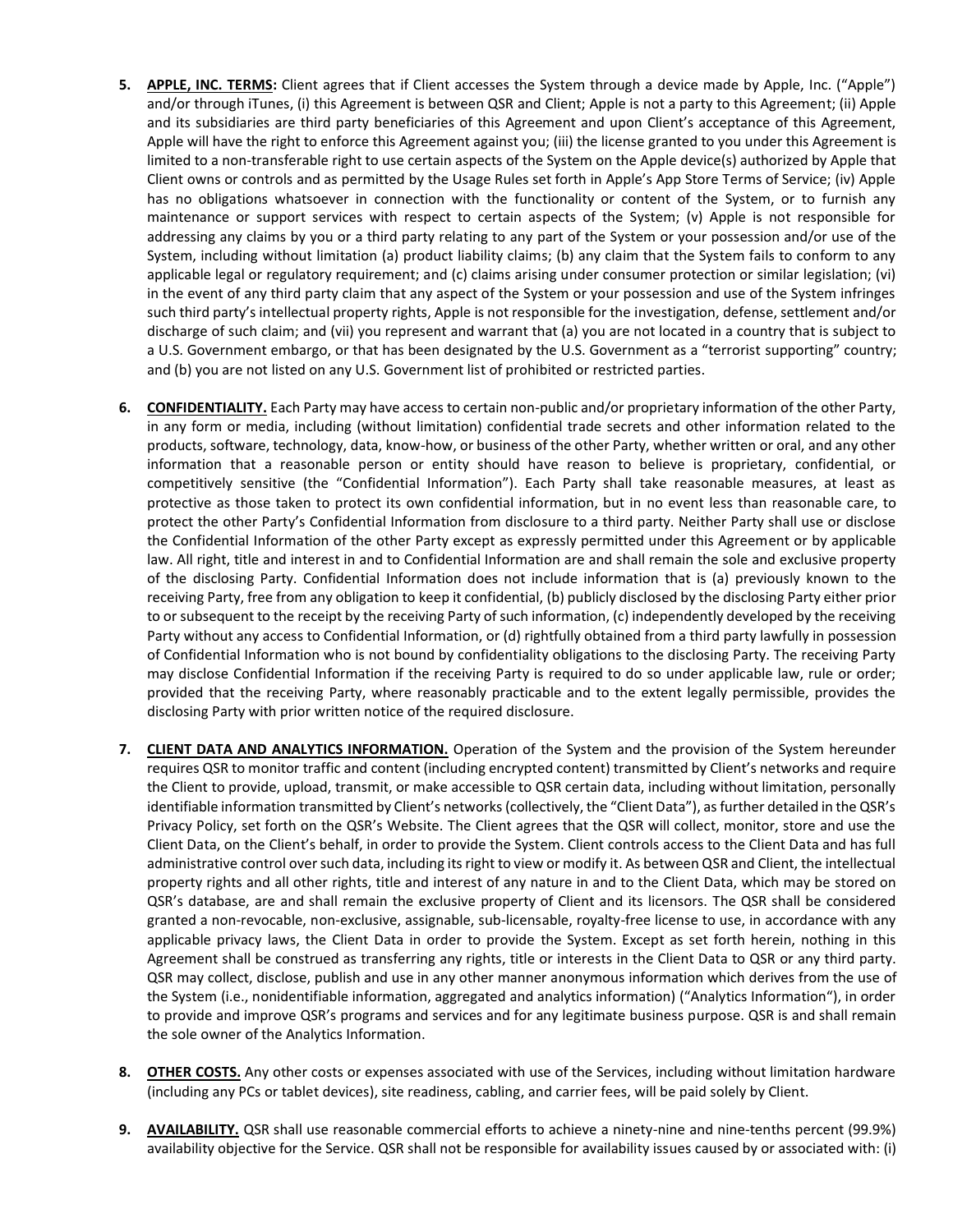force majeure (as defined in Section 23 of this Agreement); (ii) failure of power at any location where Client may be accessing the Service; (iii) failure of any hardware used by Client to access the Service; (iv) failure of access circuits to the Service; (v) browser, domain name system (DNS), or caching issues outside of the control of QSR; (vi) emergency maintenance, scheduled maintenance (as set forth in Section 11 of this Agreement), and upgrades to the Service or any other aspect of the Service; (vii) acts, omissions, negligence, or willful misconduct by Client or third parties provided access by Client to the Service under this Agreement; (viii) use of the Service not in accordance with any instructions provided by QSR; or (ix) failure of service of any carrier used by Client. If Client believes the availability objective has not been met for any particular month, QSR must be notified in writing immediately, but no later than thirty (30) days following any deficiency in availability. QSR will use commercially reasonable efforts to address any such issue.

- **10. MAINTENANCE.** QSR may perform system maintenance during certain time periods with respect to the Service, which time periods are selected by QSR with the goal of minimizing the impact to Client and Client's guests. Client understands that there may be instances where QSR must interrupt access to the Service without notice to protect the integrity of the Service due to such issues as (without limitation) security issues, virus attacks, spam issues, or other unforeseen circumstances.
- **11. SECURITY THREATS.** QSR reserves the right, in its sole and complete discretion, to suspend Client's Account and access by Client to the Services without notice if Client's Account is (as determined in the sole discretion of QSR) directly or indirectly involved in creating a security threat, including without limitation a denial of service attack. QSR may reinstate Client's Account, at QSR's sole discretion and without any refund of Subscription Fees or other costs, upon resolution of the security threat.
- **12. UPGRADES.** From time to time, QSR may upgrade one or more components of the Services. Client agrees that if required by QSR, Client will download a new version of any upgraded Software or otherwise implement said upgrade to continue using the Services. Client understands and agrees that Client's failure to implement any required upgrade may prevent Client's ability to use, or may result in QSR's suspension of Client's access to Client's Account and the Services unless and until Client implements the required upgrade.
- **13. INDEMNIFICATION.** Client agrees to indemnify QSR, its affiliates, customers, employees, successors and assigns against any losses, damages, claims and expenses (including attorneys' fees) because of claims by third parties for damages arising out of or resulting from: (1) injuries to persons or damage to property, including theft, in any way arising out of or caused or alleged to have been caused by the software, services or materials provided by QSR; (2) any use of the System constituting an infringement of any patent, copyright, trademark or other intellectual property right or a violation of privacy; (3) any actual or alleged violation of this Agreement or any applicable law, rule or regulation by Client or any person accessing the Service and/or System through Client's Account (3) any failure of QSR to perform its obligations under this Agreement; or (4) the use, distribution and/or storage of data Client has gathered from third parties or from the use by Client of the Service in the conduct of Client's business. Client understands and agrees that QSR is not and shall not be liable or responsible for any third party claims against QSR that arise from Client's use of the Service and/or System (or use by any person accessing the Service and/or System through Client's Account.
- **14. WARRANTY.** THE SYSTEM IS BEING PROVIDED TO CLIENT "AS IS" AND "AS AVAILABLE." QSR DOES NOT WARRANT THE PERFORMANCE OR RESULTS OBTAINED BY USING THE SYSTEM. CLIENT UNDERSTANDS AND AGREES THAT THERE ARE NO IMPLIED WARRANTIES OF MERCHANTABILITY, FITNESS FOR A PARTICULAR PURPOSE, TITLE OR NONINFRINGEMENT BEING MADE BY QSR UNDER THIS AGREEMENT OR OTHERWISE AND THAT SUCH WARRANTIES ARE HEREBY WAIVED. ANY REFERENCE TO OR USE OF A THIRD PARTY'S CONTENT OR WEBSITE IS NOT AN ENDORSEMENT BY QSR OF SUCH PARTY'S CONTENT OR WEBSITE.
- **15. LIMITATION OF LIABILITY.** QSR SHALL NOT BE HELD LIABLE OR RESPONSIBLE FOR ANY MISUSE, INCORRECT INSTALLATION OR MAINTENANCE, OR USE BY UNTRAINED PERSONNEL EMPLOYED BY OR OTHERWISE AFFILIATED WITH CLIENT OF THE SERVICE(S) OR IMPROPER ENTRY OF DATA IN CONNECTION WITH THE SERVICE(S) OR ANY EXTERNAL ENVIRONMENTAL CONDITIONS THAT MAY AFFECT THE PERFORMANCE OF THE SERVICE(S). QSR, ITS OFFICERS, DIRECTORS, EMPLOYEES, AND SHAREHOLDERS SHALL NOT BE LIABLE FOR INDIRECT, SPECIAL, INCIDENTAL, CONSEQUENTIAL (INCLUDING LOST PROFITS AND GOOD WILL) OR PUNITIVE DAMAGES HOWEVER CAUSED OR UPON ANY THEORY OF LIABILITY WHATSOEVER ARISING OUT OF OR RELATING TO THIS AGREEMENT OR ITS PERFORMANCE HEREUNDER EVEN IN THE EVENT OF DEFAULT, TORT (INCLUDING THE NEGLIGENCE OF QSR), STRICT LIABILITY, BREACH OF CONTRACT, OR BREACH OF WARRANTY BY ANY OF THE FOREGOING, AND EVEN IF ANY OF THE FOREGOING HAVE BEEN ADVISED OF THE POSSIBILITY OF SUCH DAMAGES. IN NO EVENT SHALL EITHER PARTY'S LIABILITY FOR ANY DAMAGES TO THE OTHER EVER EXCEED THE AMOUNT OF FEES CLIENT HAS PAID TO QSR DURING THE IMMEDIATELY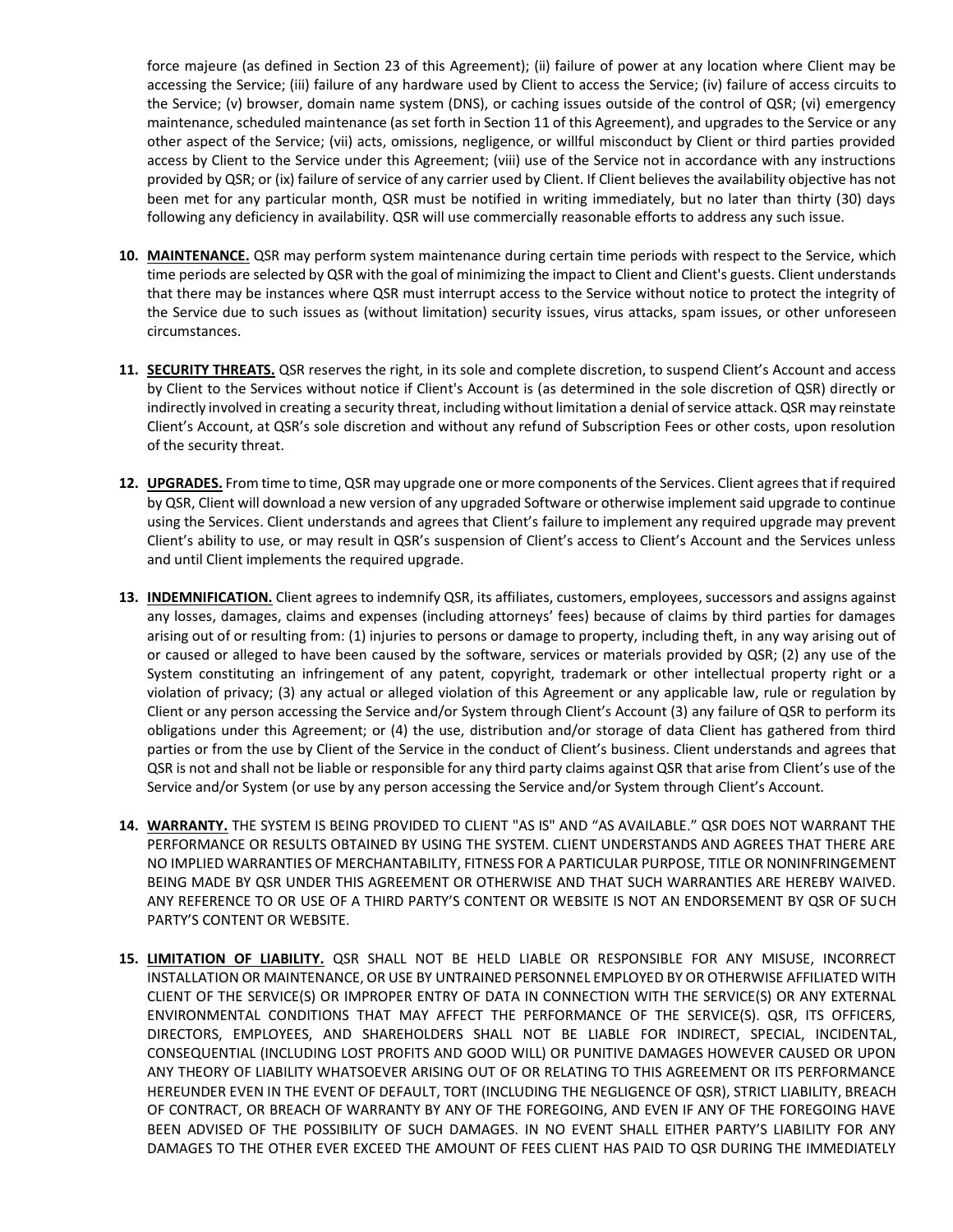PRECEDING TWELVE (12) MONTH PERIOD OF THE TERM, IRRESPECTIVE OF THE FORM OF ACTION OR THE LEGAL THEORY UPON WHICH THE UNDERLYING CLAIM MAY BE BASED.

- **16. INTELLECTUAL PROPERTY PROTECTIONS.** The System is the intellectual property of and is owned by QSR, and title to the same is not transferred to Client by this Agreement or otherwise. The structure, organization, and code of the System are the valuable trade secrets and confidential information of QSR. Client acknowledges that QSR retains the ownership of all patents, copyrights, trade secrets, trademarks, and other intellectual property rights pertaining to the System and that QSR's ownership rights extend to any images, photographs, animations, videos, audio, music, text, and applets incorporated into the System. Client shall take no actions that, directly or indirectly, may adversely affect QSR's intellectual property rights in the System. Unless expressly permitted by QSR in writing, Client agrees not to alter, merge, modify, adapt, or translate the System or Documentation or any part thereof. Client also agrees not to reverse engineer, decompile, disassemble, or otherwise attempt to discover the source code of the System, or disclose any of the foregoing. Client may not use the System or Documentation, or disclose the System or Documentation to any third party who may use the System or Documentation, to create any system, process or other manifestation which is substantially similar to the expression of the System. This Agreement does not convey to Client an interest in or to the System, but only a limited right of use of the System, revocable in accordance with this Agreement. Nothing in this Agreement constitutes a waiver of QSR's Intellectual Property rights under applicable law.
- **17. SUPPORT SERVICES.** QSR may, but shall not be obligated to, make available certain support services related to the System. Use of any support services is governed by the then-current policies and programs described in any related material available from QSR regarding such support services.
- **18. PRODUCT CHANGES.** QSR reserves the absolute right, in its sole discretion, to discontinue or phase out the System or any aspect of the System, with notice to Client.
- **19. SURVIVAL.** If Client elects to terminate use of the System, Client remains fully liable for accrued charges, taxes, and applicable fees outstanding at the time of termination. Without prejudice to any other rights, QSR may terminate this Agreement immediately and without notice if Client fails to comply with this Agreement, or if any applicable payment of fees for Client's account is in arrears. In such event, Client must immediately cease all use of the System and take such other actions as QSR may reasonably request. If either party terminates this Agreement for any reason, Client fully understands and agrees that Client will no longer have access to any data or information, including Client's customer information that is available or stored through the System. All obligations and duties that by their nature reasonably should extend beyond any termination of this Agreement shall survive the termination of this Agreement.
- **20. SEVERABILITY.** If any provision of this Agreement shall be held by a court of competent jurisdiction to be contrary to law, that provision will be enforced to the maximum extent permissible, and the remaining provisions of this Agreement shall remain in full force and effect. Client hereby agrees that this Agreement shall be so interpreted as to give effect and validity to all the provisions hereof to the fullest extent permitted by law.
- **21. WAIVER.** A waiver by either party of any default hereunder or of any term or condition of this Agreement shall not be deemed to be a continuing waiver or a waiver of any other default or any other term or condition.
- **22. FORCE MAJEURE.** Neither party shall be in default hereunder by reason of any failure or delay in the performance of any obligation under this Agreement where such failure or delay arises out of any cause beyond the reasonable control, and without the fault or negligence of such party. Such causes shall include, without limitation, storms, floods, other acts of nature, fires, explosions, riots, war or civil disturbance, strikes or other labor unrest, epidemics, quarantine, embargoes and other governmental actions or regulations that would prohibit either party from ordering or furnishing products or from performing any other obligations hereunder. During the continuance of such cause(s), such party's obligations hereunder shall be excused so long as and to the extent that such cause(s) prevent or delay performance and such party exercises reasonable diligence in attempting to fulfill its obligations notwithstanding such cause(s).
- **23. GOVERNING LAW; VENUE.** Irrespective of the country or other location in which Client is located or in which the Client uses the Service, Client agrees this Agreement shall be governed by the laws of the Commonwealth of Kentucky, United States of America, with the exception of its conflict of laws rules. Subject to Section 25 of this Agreement, the state and federal courts located in Louisville, Jefferson County, Kentucky shall have exclusive venue and jurisdiction with respect to any action arising out of or related to this Agreement.